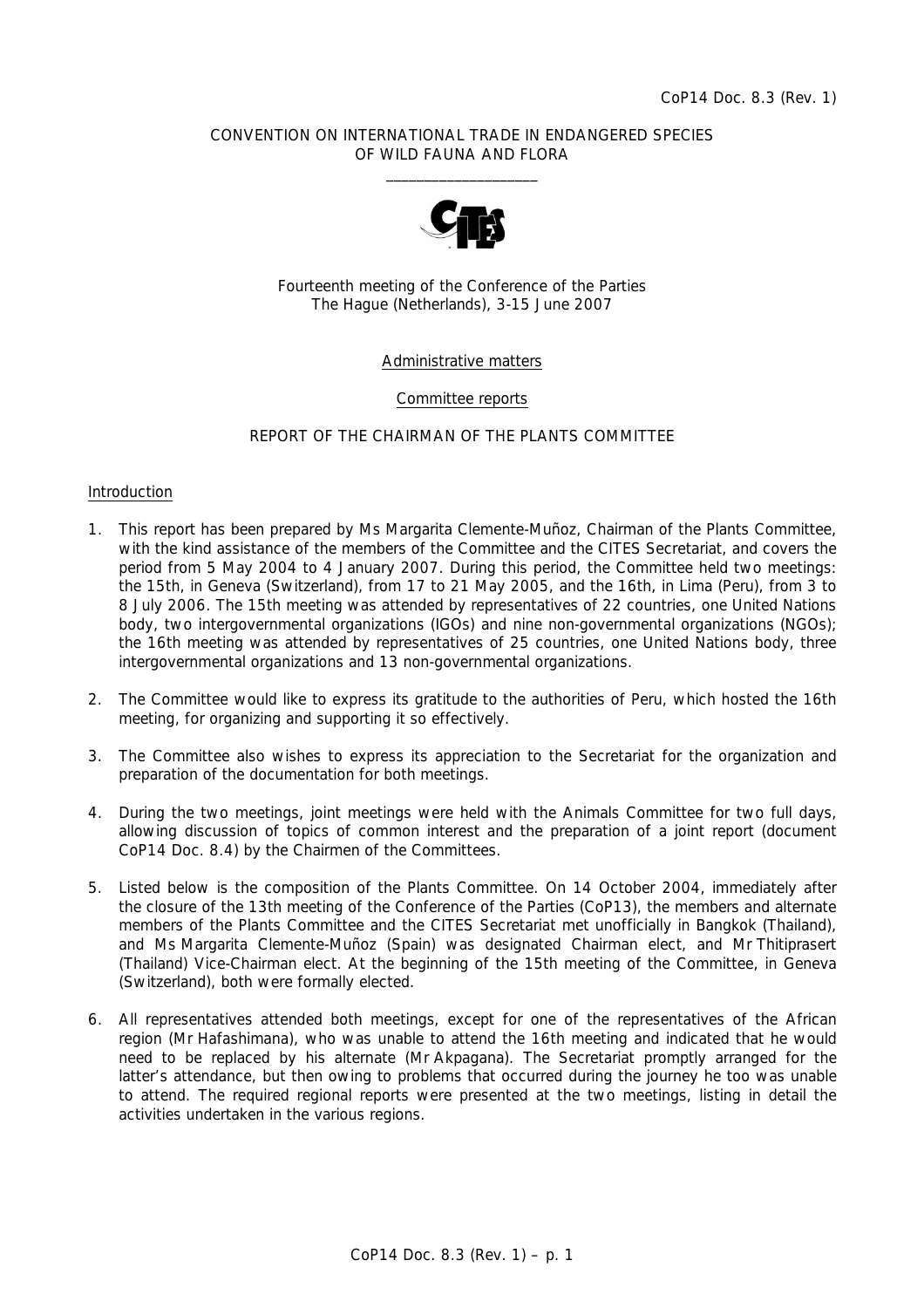| Region                                            | Regional representative                                                                  | <b>Alternate</b>                                                             |
|---------------------------------------------------|------------------------------------------------------------------------------------------|------------------------------------------------------------------------------|
| Africa                                            | Mr David L.N. Hafashimana<br>(Uganda)                                                    | Mr Koffi Akpagana (Togo)                                                     |
|                                                   | Ms Beatrice Khayota (Kenya)                                                              | Mr Quentin Luke (Kenya)                                                      |
| Asia                                              | Ms Irawati (Indonesia)                                                                   | Mr Zul Mukshar bin Md. Shaari<br>(Malaysia)                                  |
|                                                   | Mr Wichar Thitiprasert (Thailand)<br>Vice-Chairman                                       | Mr M. Sanjappa (India)                                                       |
| Central and South<br>America and the<br>Caribbean | Ms Fátima Mereles (Paraguay)<br>Ms Dora Ingrid Rivera (Costa Rica)                       | Ms Mariana de Jesús Mites<br>Cadena (Ecuador)<br>Mr George Proctor (Jamaica) |
| Europe                                            | Ms Margarita Africa Clemente<br>Muñoz (Spain) Chairman<br>Mr Giuseppe Frenguelli (Italy) | Ms Nika Debeljak Sabec<br>(Slovenia)<br>Mr Jonas Lüthy (Switzerland)         |
| North America                                     | Mr Robert R. Gabel (United States<br>of America)                                         | Ms Adrianne Sinclair (Canada)                                                |
| Oceania                                           | Mr Greg Leach (Australia)                                                                | Mr Osia Gideon (Papua New<br>Guinea)                                         |

- 7. The Chairman of the Plants Committee took part in the meetings, seminars and visits listed below:
	- a) The 51st, 53rd and 54th meetings of the Standing Committee. The participation of the Chairman of the Plants Committee in these meetings was funded by Spain.
	- b) Workshop on the Management and Enforcement of the CITES Timber Trade in the European Region, held in Perugia (Italy) from 11 to 13 April 2005.
	- c) Sixth European Regional CITES Plants Meeting, held in Perugia on 18-21 October 2006. Both meetings were organized by the authorities of Italy, and the participation of the Chairman of the Plants Committee in both of them was funded by Spain and Italy.
	- d) Seminar organized by the CITES Secretariat with financial support from Spain, held in Peru on 25-29 April 2005, directed to the CITES Authorities of Peru. Before the seminar the Chairman visited various mahogany sawmills and zones for the control of bigleaf mahogany, and had discussions with licence-holders, exporters and officials entrusted with mahogany control at the local level.
	- e) Working visit to Chile between 28 August and 3 September 2005 at the invitation of the Chilean authorities to review the situation of the populations of Chilean timber species listed in CITES and their propagation in nurseries. The visit was funded by Chile and Spain.
	- f) Visit to Equatorial Guinea in 2004 as a member of the working team that drew up a project, financed by Spain, to evaluate the exploitation of *Prunus africana* bark on Bioko Island and to design a management plan to enable sustainable use of the species. The Chairman also took the opportunity to have meetings with the CITES Authorities of Equatorial Guinea for the purpose of understanding the problems involved in utilization of the species.
	- g) Participation, financed by Spain, in the mission of the European Union to Peru to learn of the status of the bigleaf mahogany, which took place from 26 to 28 June 2006. This visit included meetings with the CITES Authorities, the control authorities, non-governmental organizations and other actors involved in the management of the species.
	- h) Meeting of the Bigleaf Mahogany Working Group, held in Lima (Peru) from 29 June to 1 July 2006. The attendance of the Chairman of the Plants Committee was funded by Spain. This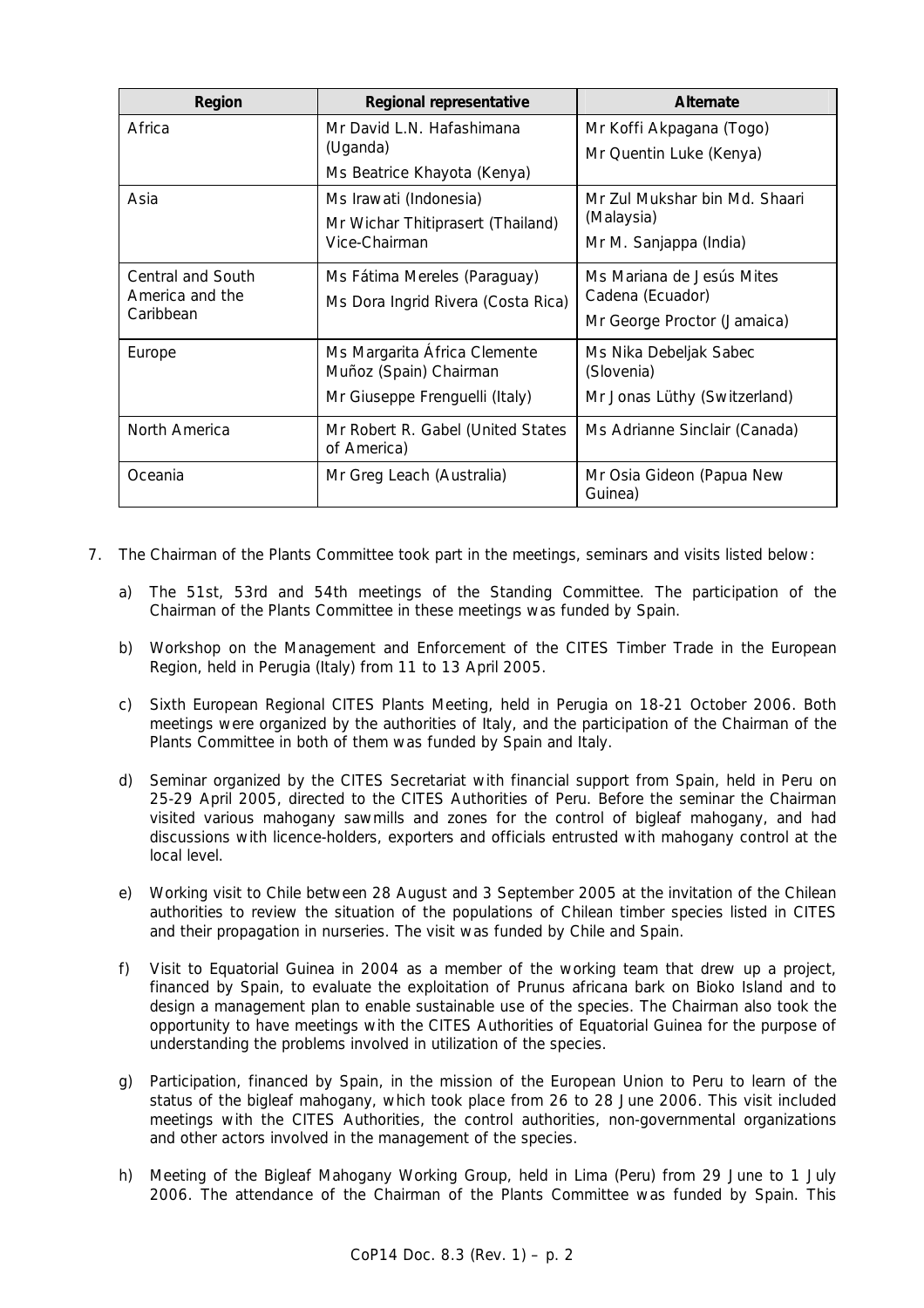Working Group meeting was also attended by the two representatives of Central and South America and the Caribbean (Ms Mereles and Ms Rivera).

- i) Meeting of the Strategic Plan Working Group, held in Geneva on 15-19 January 2007. The attendance of the Chairman of the Plants Committee was financed by the Secretariat.
- j) The Nomenclature Committee (Plants) met during the 15th and 16th meetings of the Plants Committee and submitted reports on both occasions. See document CoP14 Doc. 8.5.

#### Main topics covered

- 8. The Secretariat prepared document PC15 Doc. 6.2 (Rev. 1) which was submitted for consideration by the Committee at its first meeting after CoP14. Annexes 1 and 2 to this document present all the instructions directed to the Plants Committee or concerning which it might be necessary to consult or inform the Committee. These instructions are contained in the Resolutions and Decisions of the Conference of the Parties currently in effect.
- 9. The topics that were covered at the Committee's joint meetings with the Animals Committee are listed, and the recommendations that emerged from the discussions are recorded, in document CoP14 Doc. 8.4 prepared jointly by the Chairmen of the two Committees.
- 10. Listed below are the Resolutions and Decisions directed to the Plants Committee and the results achieved. The documents cited are available on the CITES website. Where specific measures are recommended, these are repeated in the Annex at the end of the document, for ease of reference.

## Resolutions directed to the Plants Committee

#### **Criteria for amendment of Appendices I and II [Resolution Conf. 9.24 (Rev. CoP13)]**

- 11. The Plants Committee agreed at its 15th meeting to establish a working group (PC15 WG3) to determine a schedule for the review of plants species included in Appendices I and II, and to develop a list of species to be reviewed during the two intersessional periods between meetings of the Conference of the Parties (CoP14 and CoP15). This working group should consider working via email [see document PC15 WG3 Doc. 1 (Rev. 1) for membership].
- 12. The Chairman of PC15 WG3, the observer from Switzerland, presented document PC15 WG3 Doc. 1 (Rev. 1). He explained that the working group had also considered tree species currently included in the Appendices (see agenda item 22), and that there was full consensus on the selection in PC15 WG3.
- 13. The Plants Committee noted the report and agreed to the list of candidate taxa for review specified in document PC15 WG3 Doc. 1 (Rev. 1) with the addition of *Sclerocactus* spp. The agreed list was therefore as follows:

 *Saussurea costus; Dioscorea deltoidea; Balmea stormiae; Platymiscium pleiostachyum; Podocarpus parlatorei; Agave arizonica; Agave parviflora; Agave victoriae-reginae; Euphorbia antisyphilitica; Hedychium philippinense; Nolina interrata; Orothamnus zeyheri*; Appendix II, *Protea odorata; Shortia galacifolia; Tillandsia* spp.: *T. kammii; T. kautskyi; T. mauryana; T. sprengeliana; T. sucrei; T. harrisii; Welwitschia mirabilis*; *Pereskia* spp*.* and *Pereskiopsis* spp.*; Sclerocactus* spp.*; Cycas beddomei;* Didiereaceae spp.; *Euphorbia* spp.: all species in Appendix I; *Aloe* spp.: all Malagasy species included in Appendix I; Orchidaceae spp.; *Peristeria elata*.

- 14. The Committee agreed to establish an intersessional working group to work further on this matter, that would be chaired by the PC alternate representative of Europe (Mr Lüthy) and comprise the observers from Chile, Mexico, the Netherlands, the United States of America, UNEP-WCMC, IWMC-World Conservation Trust and TRAFFIC.
- 15. At PC16, the Committee examined document PC16 Doc. 11 (Rev. 1) and its Annexes 1-4, prepared by the Chairman of the Working Group. The Committee noted the document and established a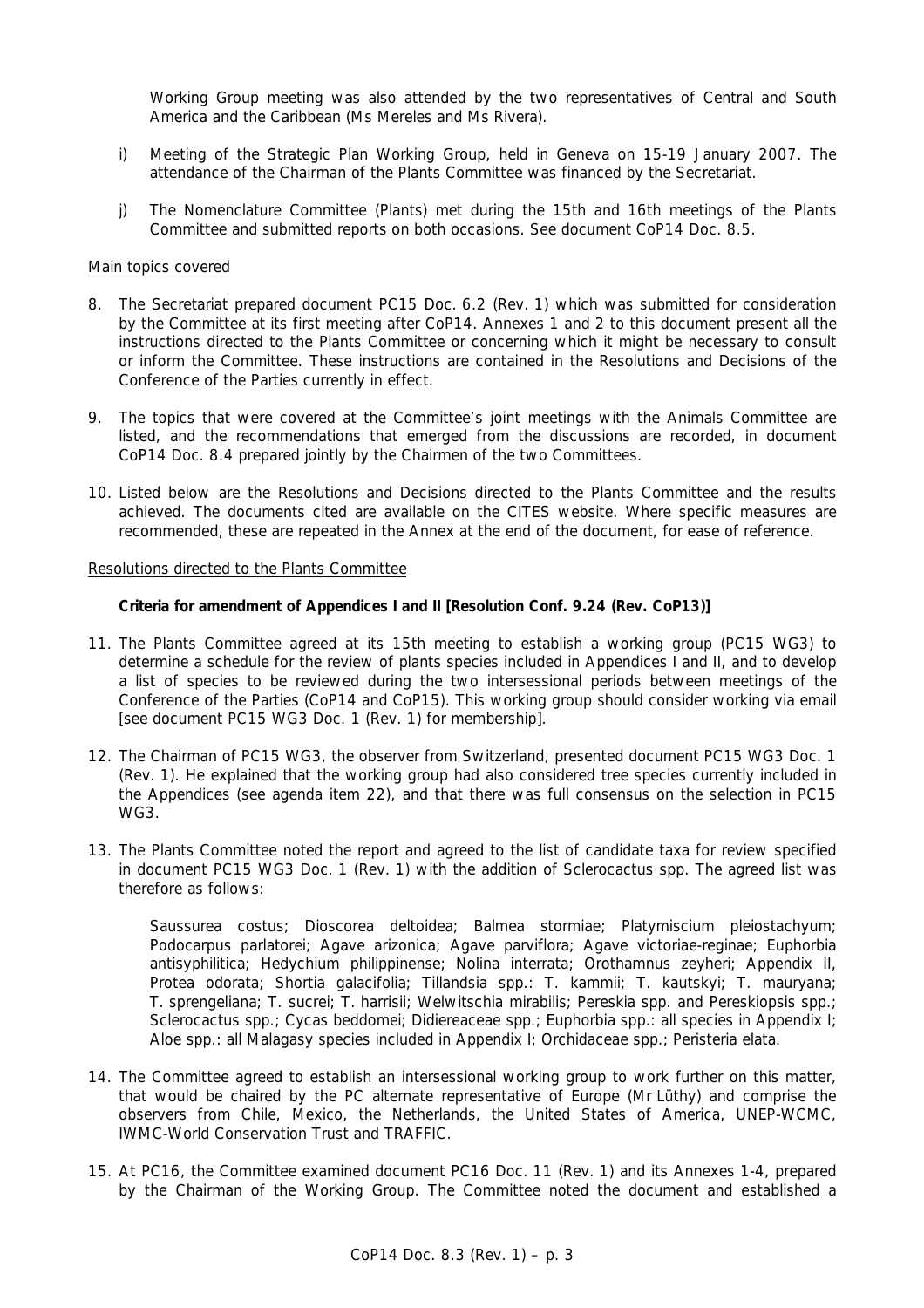working group (PC16 WG2), chaired by the observer from Mexico (Mr Benítez), with the specific mandate to deal with matters raised under agenda item 11 of that meeting.

- 16. Later in the meeting, the Chairman of Working Group PC16 WG2, the observer from Mexico, presented document PC16 WG2 Doc. 1.
- 17. The Plants Committee adopted all recommendations made by the Working Group, including those on the revision of 'Periodic Review of the Appendices – Recommendations of the Standing Committee adopted at its 51st meeting' and the proposed course of action concerning the involvement of the Animals and Standing Committees, as follows:
	- a) The Plants Committee adopted for review those taxa that it had agreed to at its 15th meeting, and rejected all modifications mentioned in Annex 3 of document PC16 Doc. 11 (Rev. 1).
	- b) The Plants Committee acknowledged the countries volunteering to undertake reviews for selected taxa, as indicated in Annex 1 of document PC16 WG2 Doc. 1. The Committee representatives of the relevant regions were asked to communicate to Parties in their regions about these reviews and to invite them to participate in the process.
	- c) The Plants Committee would inform the Standing Committee about its final list of taxa that it intended to review between CoP13 and CoP15.
	- d) For the following taxa, the Plants Committee, and particularly the relevant regional representatives, were asked to identify countries willing and able to undertake reviews: Asia: *Dioscorea deltoidea*, *Hedychium philippinense*, *Cycas beddomei*; North America: *Agave victoriaereginae*, *Sclerocactus* spp.; North America and Central and South America and the Caribbean: *Tillandsia kammii*, *Tillandsia mauryana*, *Pereskia* spp.; Africa: Didieracae spp., *Euphorbia* spp. in Appendix I, Malagasy species of *Aloe* in Appendix I.
	- e) In case that the draft review by Mexico of *Pereskiopsis* spp., contained in document PC16 Inf. 6, became a proposal to amend the Appendices for submission at CoP14, the Plants Committee would express its support.
	- f) Concerning species mentioned in document PC16 Inf. 7, Argentina and Switzerland were encouraged to submit draft reviews of *Pereskia* spp. and *Quiabentia verticillata* for consideration by the Plants Committee.
- 18. The Plants Committee adopted the amended and simplified version of 'Periodic review of the Appendices – Recommendations of the Standing Committee adopted at its 51st meeting' and agreed to request comments from the Animals Committee on this review. See document CoP14 Doc. 66.
- 19. The PC representative of Central and South America and the Caribbean (Ms Mereles), on behalf of Paraguay, presented information on the status of the genus *Bulnesia* with a view to including it in Appendix II.
- 20. The Committee acknowledged the value of the research on *Bulnesia* spp. that Paraguay had initiated and encouraged Paraguay to continue compiling information on conservation of and trade in *Bulnesia sarmientoi* with the aim to develop a proposal for consideration at CoP14.

# **Establishment of committees [Resolution Conf. 11.1 (Rev. CoP13)]**

21. With respect to the requirements laid down in Annex 2 of the Resolution, the Plants Committee fulfilled the responsibilities and functions assigned by the Conference of the Parties.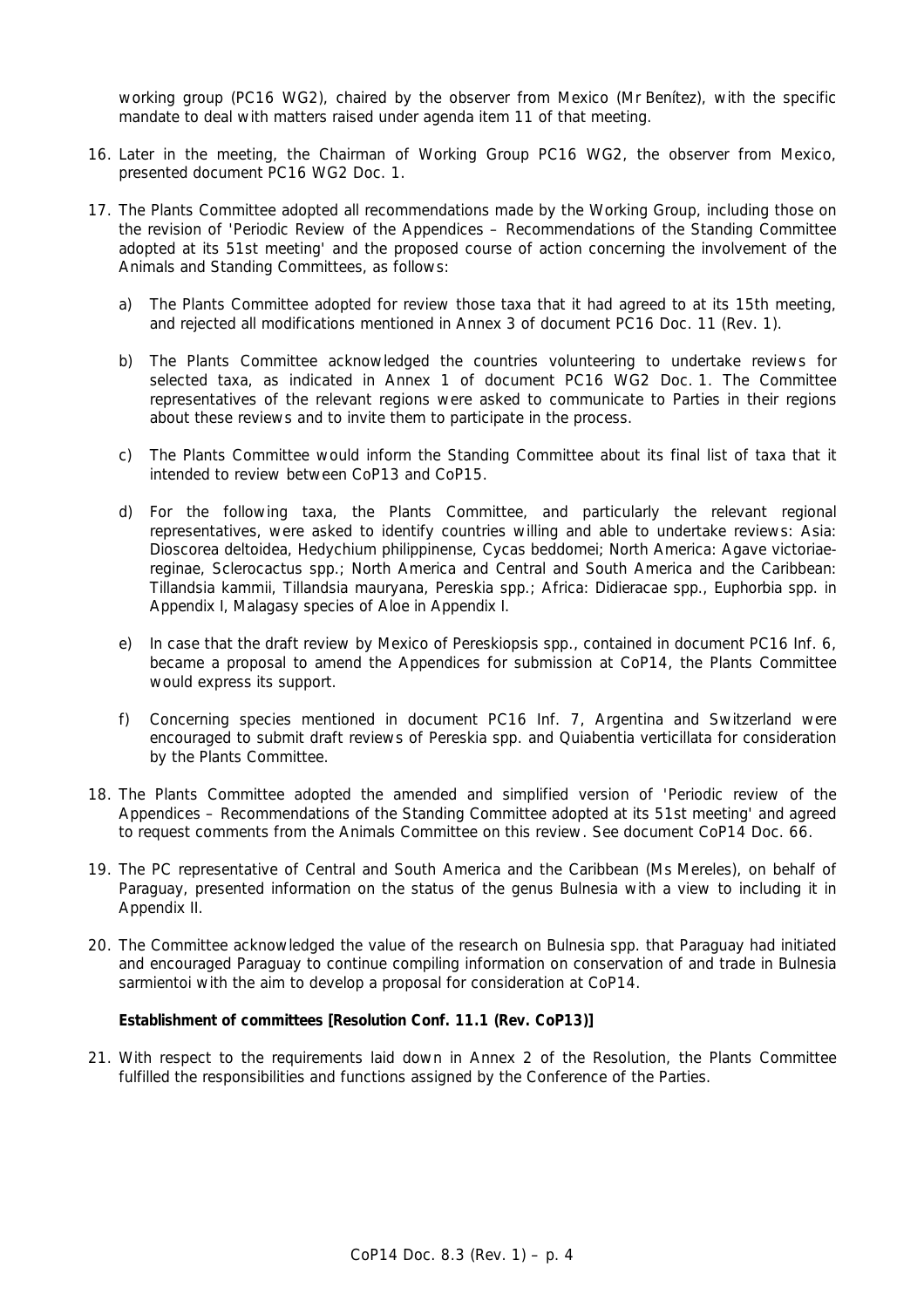# Review of Significant Trade in specimens of Appendix-II species [Resolution Conf. 12.8 (Rev. CoP13)]

## **Selection of species to be reviewed**

- 22. The Committee agreed at its 15th meeting that all matters raised in relation to the ongoing Reviews of Significant Trade and the selection of species for further reviews should be addressed in a working group, chaired by the observer of the United Kingdom of Great Britain and Northern Ireland (PC15 WG2) [see document PC15 WG2 Doc. 1 (Rev. 1) for membership]. The Chairman of PC15 WG2 presented document PC15 WG2 Doc. 1 (Rev. 1) which incorporated the changes and corrections agreed to by the Plants Committee and included additional information on the reasons why certain species had not been selected for the Review of Significant Trade. This document was adopted by the Plants Committee and the species that were included were: *Aloe ferox; Christensonia vietnamica; Euphorbia candelabrum; Euphorbia stellata; Myrmecophila tibicinis; Nardostachys grandiflora; Pachypodium bispinosum; Pachypodium succulentum; Pterocarpus santalinus; Rauvolfia serpentina* and *Taxus wallichiana*.
- 23. The Committee also discussed document PC15 Doc. 10.2.2, submitted by Germany, and concluded that from the seven Asian medicinal species that were studied, *Nardostachys grandiflora, Pterocarpus santalinus, Rauvolfia serpentina* and *Taxus wallichiana*, might warrant selection for the Review of Significant Trade. The Committee agreed that the information and recommendations contained in document PC15 Doc. 10.2.2 that had not been selected for the Review of Significant Trade or for the discussion on annotations would be taken up at its next meeting.
- 24. At PC16 the problems caused by seven Asian medicinal plant species (document PC16 Doc. 10.5) were discussed again. Participants concurred that controlling trade in these species, of which four had been selected for the Review of Significant Trade, remained very difficult in the Himalayan region. The ongoing illegal trade between Nepal and India was of particular concern and the enforcement problems were not directly related to the implementation of Article IV and could therefore not be dealt with through the Review of Significant Trade. The Plants Committee endorsed the implementation and enforcement recommendations presented in the Annex to document PC16 Doc. 10.5, and requested the Chairman of the Plants Committee to forward them to the Secretariat in accordance with paragraph l) of Resolution Conf. 12.8 (Rev. CoP13). The recommendations were forwarded to the Secretariat for action.
- 25. The Committee agreed to draw attention to the Conference of the Parties to ongoing problems with the effective implementation of the Convention for trade in CITES-listed medicinal plant species, and the urgent need for coordinated regional actions and effort in Himalayan range States to improve the management of and trade in the seven species of medicinal plants discussed in document PC16 Doc. 10.5 (*Cistanche deserticola*; *Dioscorea deltoidea*; *Nardostachys grandiflora, Picrorhiza kurrooa; Pterocarpus santalinus; Rauvolfia serpentina* and *Taxus wallichiana*). Furthermore, this effort and these actions could include measures to combat illegal trade, regional capacity-building workshops, harmonization of regulations and legislation, etc. For al of these reasons, the Committee recommends that the following draft decision be adopted:

 *Directed to the range States of* **Cistanche deserticola; Dioscorea deltoidea; Nardostachys grandiflora, Picrorhiza kurrooa; Pterocarpus santalinus; Rauvolfia serpentina and Taxus wallichiana,** *to the regional representatives for Asia on the Plants Committee, and to the Secretariat:* 

- 14.XX a) Implementation of regionally coordinated actions to improve the management of and prevent illegal trade in the seven species, including *inter alia*: measures to combat illegal trade, regional capacity-building workshops and harmonization of regulations and legislation.
	- b) Submission of progress reports at the 17th and 18th meetings of the Plants Committee.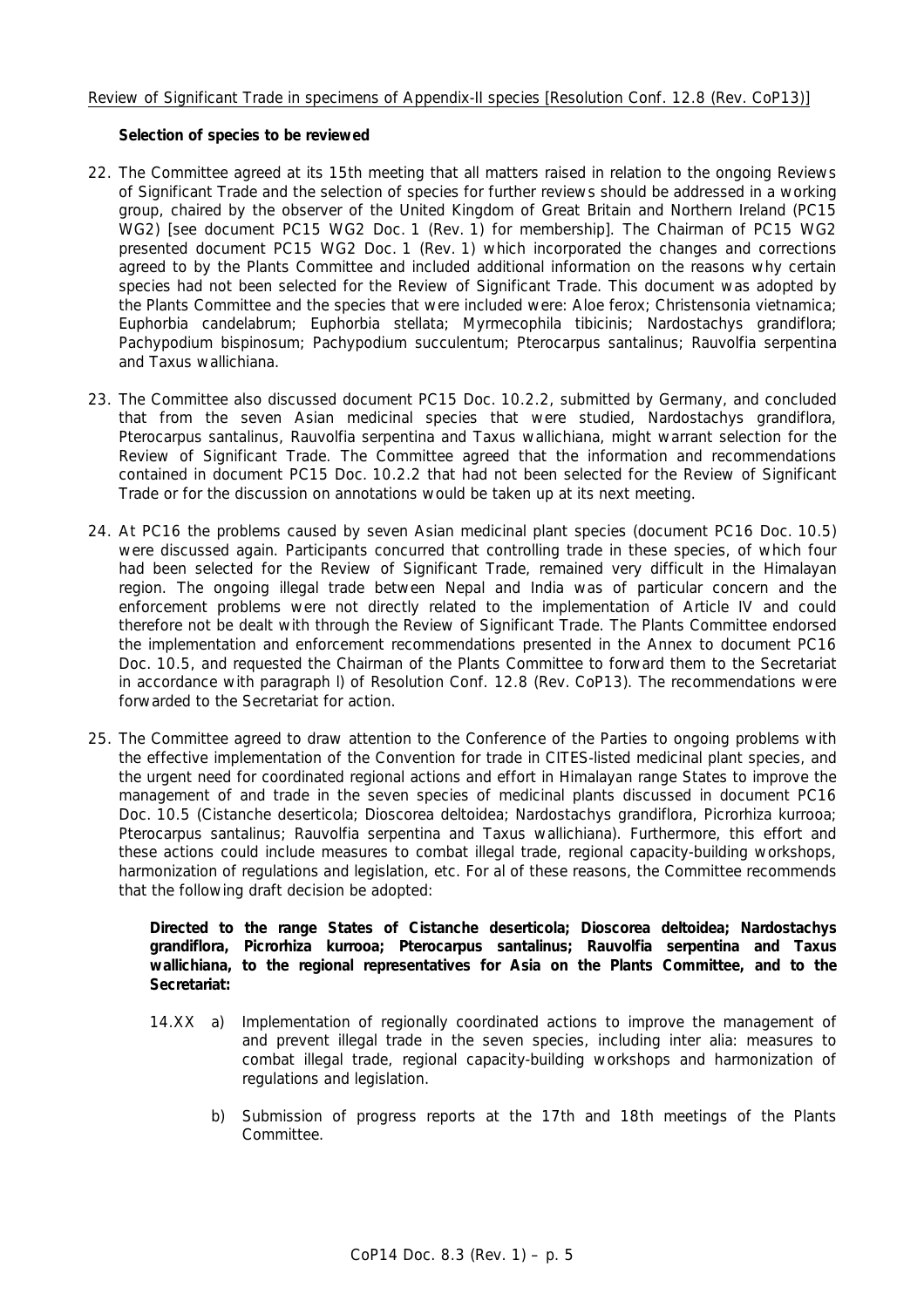### **Consultation with the range States concerning implementation of Article IV**

26. The consultations with the range States were carried out on schedule and in due form by the Secretariat, as stipulated in Resolution Conf. 12.8 (Rev. CoP13).

## **Compilation of information and preliminary categorization**

- 27. In accordance with paragraphs k) and l) of Resolution Conf. 12.8 (Rev. CoP13), the Plants Committee reviewed the reports and the responses received from range States and the preliminary categorization proposed by the consultant. Problems identified that were not related to the implementation of Article IV, paragraph 2 (a), 3 or 6 (a), were referred to the Secretariat.
- 28. In accordance with paragraphs m) to o) of the same Resolution, the Plants Committee formulated recommendations for species in the following categories:
	- a) 'species of urgent concern': *Prunus africana* (Burundi, Cameroon, Democratic Republic of the Congo, Equatorial Guinea, Kenya, Madagascar, United Republic of Tanzania); *Dendrobium nobile* (Viet Nam); and
	- b) 'species of possible concern': *Cibotium barometz* (Viet Nam); *Cyathea contaminans* (Indonesia)*; Dendrobium nobile* (Lao People's Democratic Republic); *Galanthus woronowii* (Georgia).
- 29. The recommendations made a distinction between short-term and long-term measures, and they are directed to the relevant range States. Species categorized of least concern [category iii)] were eliminated from the review. The complete results and recommendations reached by the Committee on the Review of Significant Trade in specimens of Appendix-II species [Resolution Conf. 12.8 (Rev. CoP13)] are indicated in the PC16 Summary Record.
- 30. At PC16, the Committee was informed of the results of a one-year pilot project conducted by Spain and entitled: *Evaluation of the Harvest of* Prunus africana *Bark on the Bioko Island (Equatorial Guinea): Guidelines for a Management Plan* (document PC16 Doc. 10.2.1)*.*
- 31. The Committee considered that the results of this study were important since it dealt with a species included in the Review of Significant Trade, that the project was an excellent example of the way to make effective non-detriment findings for an Appendix-II species, and that it could be used as a model.
- 32. The Committee supported the recommendations at international, national and local level mentioned on page 13 of document PC16 Doc. 10.2.1, and emanating from the project and it advised the Working Group on the Review of Significant Trade to take into consideration these recommendations when discussing *Prunus africana*.
- 33. The Plants Committee agreed to establish an intersessional working group on *Prunus africana* that would provide guidance to relevant range States concerning their implementation of recommendations emanating from the Review of Significant Trade in this species, and that would address general issues concerning management of and trade in *Prunus africana*, the establishment of precautionary quotas and the making of non-detriment findings, research needs and priorities, training efforts and capacity building, etc.
- 34. The Committee also agreed to the following terms of reference and functioning for the *Prunus africana* working group:
	- a) liaise with the CITES Secretariat regarding the status of the Review of Significant Trade communications with countries where the species has been categorized as of 'urgent concern';
	- b) raise funds and organize a workshop that will develop a programme of work for meeting significant trade responsibilities, taking into account relevant case studies such as *P. africana* research in Bioko;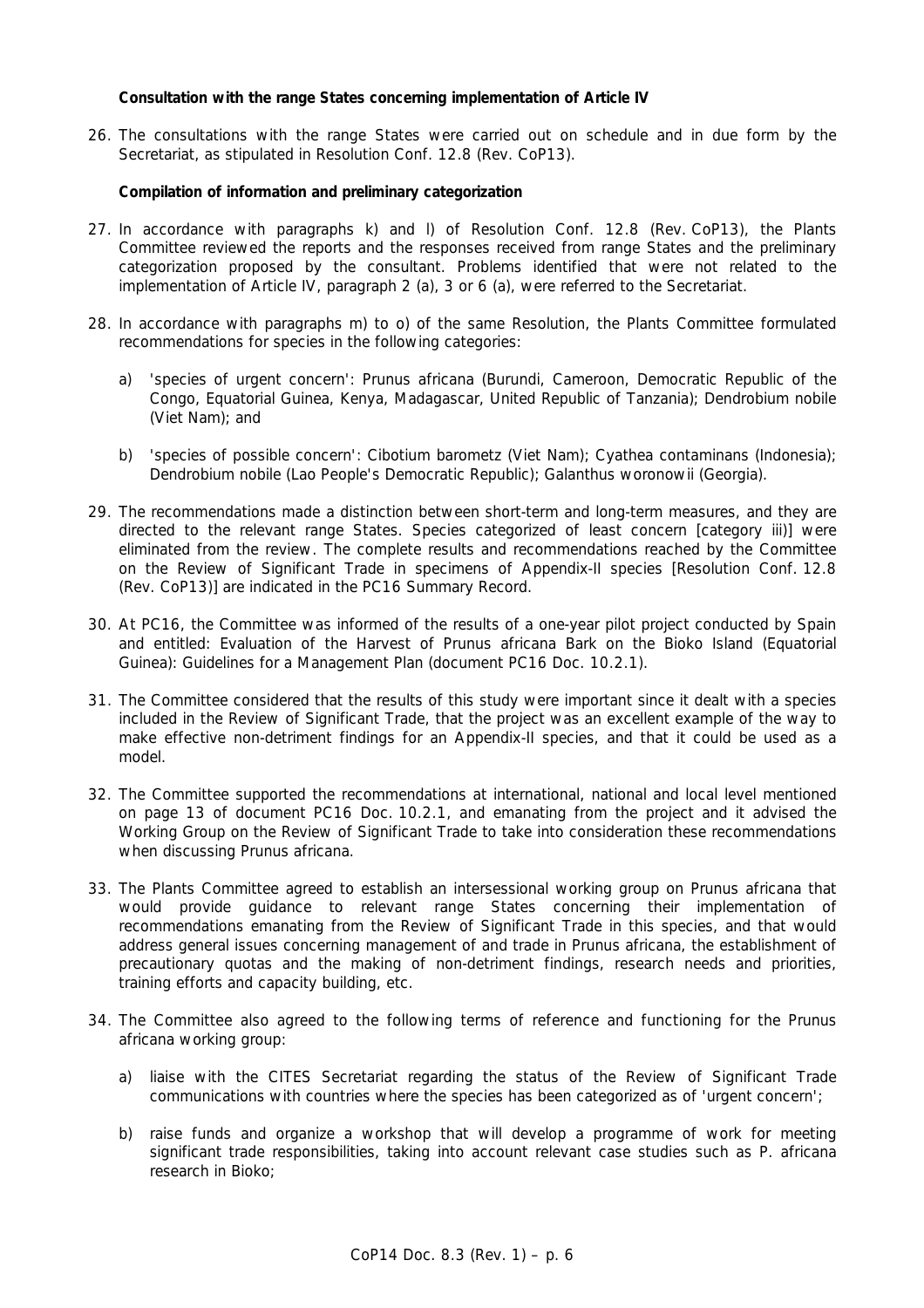- c) work with the CITES Secretariat on fund-raising for and implementation of significant trade work programme activities, such as the conducting of non-detriment findings and establishment of preliminary quotas;
- d) facilitate and promote the submission by the Parties concerned of reports on progress of the Review of Significant Trade to the Secretariat no later than 90 days before the 17th meeting of the Plants Committee for compilation into reports that will be presented at that meeting; and
- e) the working group will make use of the online forum available at the CITES website.
- 35. In order to facilitate the fulfilment of these terms of reference, the Plants Committee decided to establish a working group with at least the following members:
	- a) Scientific and Management Authority representatives of countries with populations categorized as being of 'urgent concern';
	- b) the African representatives of the CITES Plants Committee, Ms Khayota and Mr Hafashimana (Co-Chairmen of the WG);
	- c) the African alternate representatives of the CITES Plants Committee, Mr Akpagana and Mr Luke (Deputy Co-Chairmen of the WG);
	- d) at least one *Prunus africana* importing Party (e.g. France, Italy or Spain), including the industry of importers and exporters;
	- e) a member of the CITES Secretariat; and
	- f) other organizations and consultants that may assist with fund-raising to support the implementation of the Review of the Significant Trade recommendations in the countries concerned, for instance in terms of capacity building and conducting non-detriment findings.
- 36. The working group shall conduct its work intersessionally (between PC16 and PC17), mainly through remote communication (email, fax or phone) and shall present at PC17 substantive results in accordance with the terms of reference mentioned above.
- 37. Once selected, the Co-Chairmen and Deputy Co-Chairmen were to start their work at the beginning of September 2006 by contacting the members of the working group and initiating the work specified in the terms of reference mentioned above.
- 38. The CITES Secretariat sent to the Parties concerned (range States and importing countries), on behalf of the Plants Committee, the present agreement right after the end of PC16, for general information and required action.

 **Financing and budgeting of the Secretariat and of meetings of the Conference of the Parties (Resolution Conf. 13.1)** 

39. The requirements of subparagraphs (b) and (c) were met, since two meetings were held between CoP13 and CoP14, back-to-back with the two meetings of the Animals Committee and in the same place, namely the 15th meeting in Geneva (Switzerland) and the 16th in Lima (Peru) thanks to the generous invitation of the Government of Peru.

#### **Trade in alien invasive species (Resolution Conf. 13.10)**

40. This topic was addressed in the joint meeting of the Plants and Animals Committees, see document CoP14 Doc. 8.4 prepared jointly by the Chairmen of both Committees.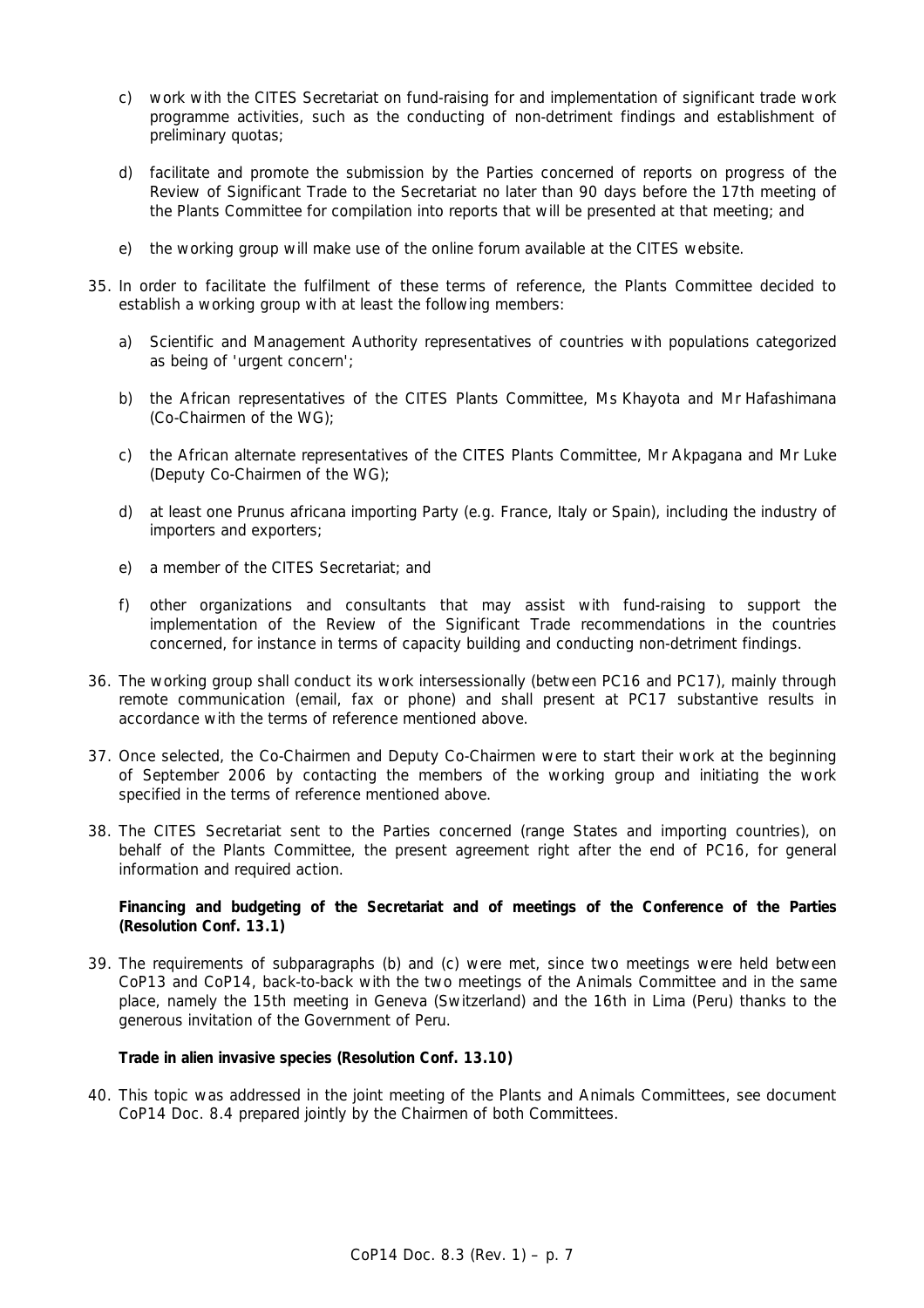### Resolutions in force with respect to which it might be necessary to consult or inform the Plants Committee

 **Guidelines for the registration of nurseries exporting artificially propagated specimens of Appendix-I species [Resolution Conf. 9.19 (Rev. CoP13) Annex 3, paragraph d)]** 

41. Summary conclusions were not presented to the Plants Committee by the Secretariat.

 **Inclusion of species in Appendix III [Resolution Conf. 9.25 (Rev.)]** 

42. The Committee received no request for assistance.

 **Transport of live animals (Resolution Conf. 10.21)** 

43. This topic was addressed in the joint meeting of the Plants and Animals Committees, see document CoP14 Doc. 8.4 prepared jointly by the Chairmen of both Committees.

## **Regulation of trade in plants [Resolution Conf. 11.11 (Rev. CoP13)]**

44. The Committee received no request for assistance.

## **Identification Manual (Resolution Conf. 11.19)**

- 45. The Secretariat presented reports on the Identification Manual at PC15 and PC16. The Committee noted with concern the lack of identification material in the Manual for the great majority of plants included in the Appendices and that, as of 2006, there was no longer a budget line in the Trust Fund for further work by the Secretariat on the Identification Manual. It was pointed out that several Parties had started to develop identification materials independently from each other, resulting in considerable scope for duplication which was unfortunate given the scarcity of resources available for CITES work.
- 46. The Plants Committee recommends to the Conference of the Parties that the situation of the CITES Identification Manual for Plants be studied and the necessary efforts made so that preparation of those materials might be pursued by the Secretariat, since the Committee considers them to be of extreme importance for proper implementation of the Convention.

# **Procedure for approval of externally funded projects (Resolution Conf. 12.2, Annex 1)**

47. There were no discussions between the Secretariat and the Plants Committee covering approval of projects to be carried out nor determination of their priority.

# **Review of Significant Trade in specimens of Appendix-II species [Resolution Conf. 12.8 (Rev. CoP13)]**

48. Regarding coordination of field studies, there were no consultations with the Chairman on contracting IUCN or other appropriate experts to coordinate, in collaboration with UNEP-WCMC, the conduct of the field studies required for Appendix-II species identified as being subject to significant levels of trade.

#### Decisions directed to the Plants Committee

#### **Strategic Vision (Decision 13.1)**

49. This topic was addressed in the joint meeting of the Plants and Animals Committees, see document CoP14 Doc. 8.4 prepared jointly by the Chairmen of both Committees. The PC Chairman participated in the meeting of the Working Group held in Geneva (January 2007).

# **Addis Ababa Principles and Guidelines for the Sustainable Use of Biodiversity [directed to the Animals and Plants Committees (Decision 13.6)]**

50. This topic was addressed in the joint meeting of the Plants and Animals Committees, see document CoP14 Doc. 8.4 prepared jointly by the Chairmen of both Committees.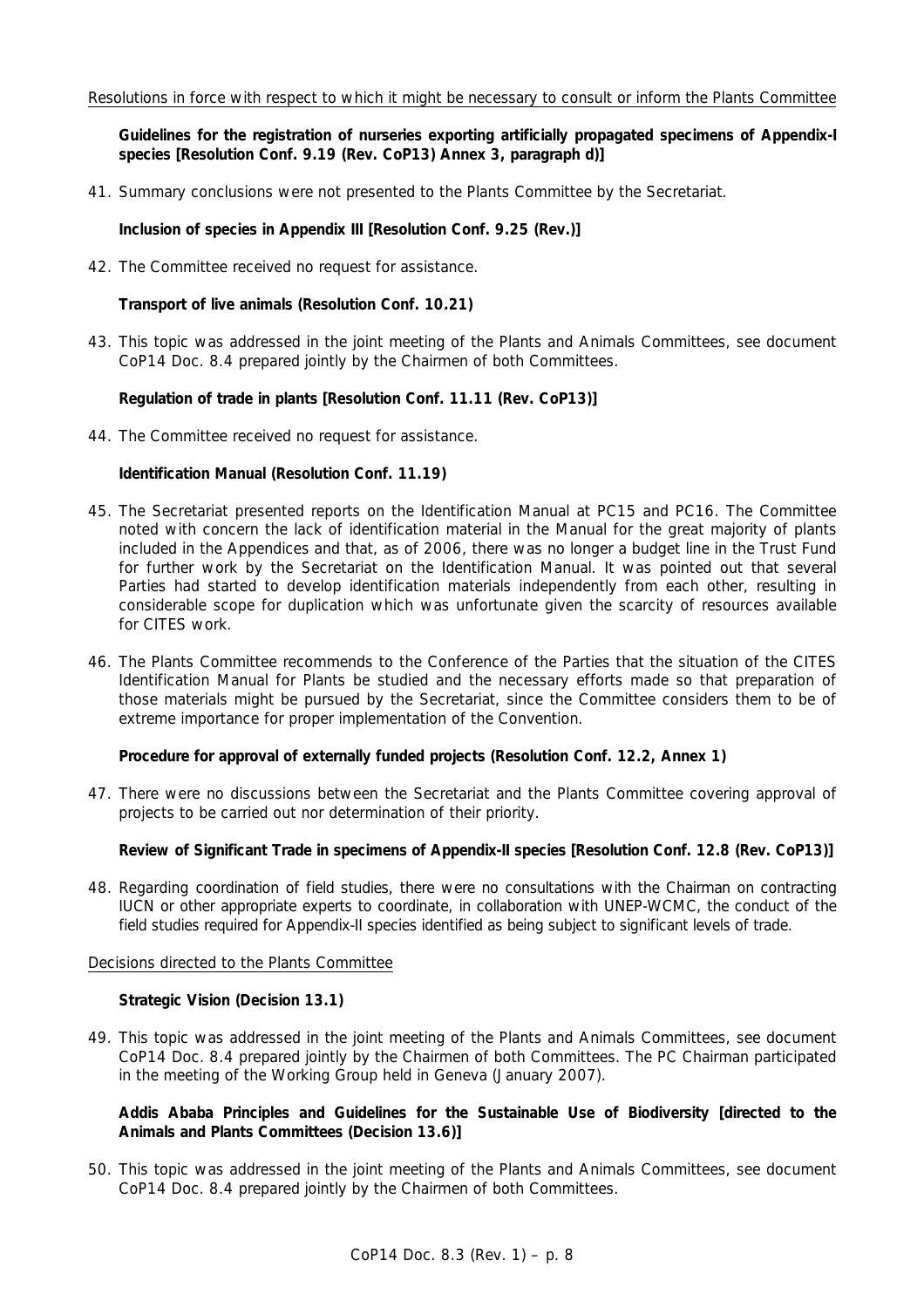# **Global Strategy for Plant Conservation (GSPC), of CDB (Decision 13.8)**

- 51. The Conference of the Parties to the Convention on Biological Diversity (CBD) adopted, at its seventh meeting, held in 2004, the Global Strategy for Plant Conservation, which included global targets directed towards obtaining results by 2010. Target xi is: "No species of wild flora endangered by international trade". Since 2004 the Committee has been cooperating with CBD on this target, providing documents and information.
- 52. The Committee agreed to establish a working group (PC15 WG4) at its 15th meeting to review and update document PC14 Doc. 18 taking into consideration Notification to the Parties 2005/017; to determine how the Plants Committee could contribute to Target xi of the Global Strategy for Plants Conservation (and possibly to its Targets ii, x and xiv); and to recommend how the Plants Committee could best provide input to the Standing Committee's work concerning synergies between CITES and CBD in order to avoid duplication of efforts (see document PC15 WG4 Doc. 1 for membership).
- 53. The Chairmen of PC15 WG4, the observers from Austria and Mexico, presented document PC15 WG4 Doc. 1.
- 54. The Committee noted the report and agreed to establish an intersessional working group to be cochaired by the observers from Mexico and Canada. With regard to development of a strategy to illustrate the activities of the Committee within the context of Target xi of the Global Strategy for Plant Conservation, the Committee agreed that PC15 WG4 should prepare a document for consideration at PC16. The Committee also requested the regional representatives to look out for documented cases of projects that demonstrated the synergy between CITES and CBD and to bring them to the attention of the Chairmen of PC15 WG4, namely the observers from Austria and Mexico.
- 55. The observer from Mexico presented document PC16 Doc. 13.2 at PC16, inviting participants to comment on the draft wording contained in its Annex, and to provide additional information on case studies so that it could be incorporated in the text, in particular on the way in which the activities of CITES contributed to the CBD's Global Strategy for Plant Conservation.
- 56. The Committee agreed to amend the wording of the Annex to document PC16 Doc. 13.2, and document CoP14 Inf. 10 contains the final outcome of the modifications agreed, as well as those submitted by the Secretariat.
- 57. The Committee recommends that the content of Decision 13.8 be reworded to become Decision  $14.XX$

#### *Directed to the Plants Committee and to the Secretariat*

 14.XX The Plants Committee shall collaborate with the CBD Global Strategy for Plant Conservation (GSPC), especially regarding Target xi 'No species of wild flora endangered by international trade' and other issues related to flora species included in the CITES Appendices, and the Secretariat shall communicate the results of its work in the context of its Memorandum of Understanding with the CBD Secretariat.

# **Review of the scientific committees (Decision 13.9)**

58. This topic was addressed in the joint meeting of the Plants and Animals Committees, see document CoP14 Doc. 8.4 prepared jointly by the Chairmen of both Committees.

# **Improving regional communication and representation (Decisions 13.12 and 13.13)**

59. This topic was addressed in the joint meeting of the Plants and Animals Committees, see document CoP14 Doc. 8.4 prepared jointly by the Chairmen of both Committees.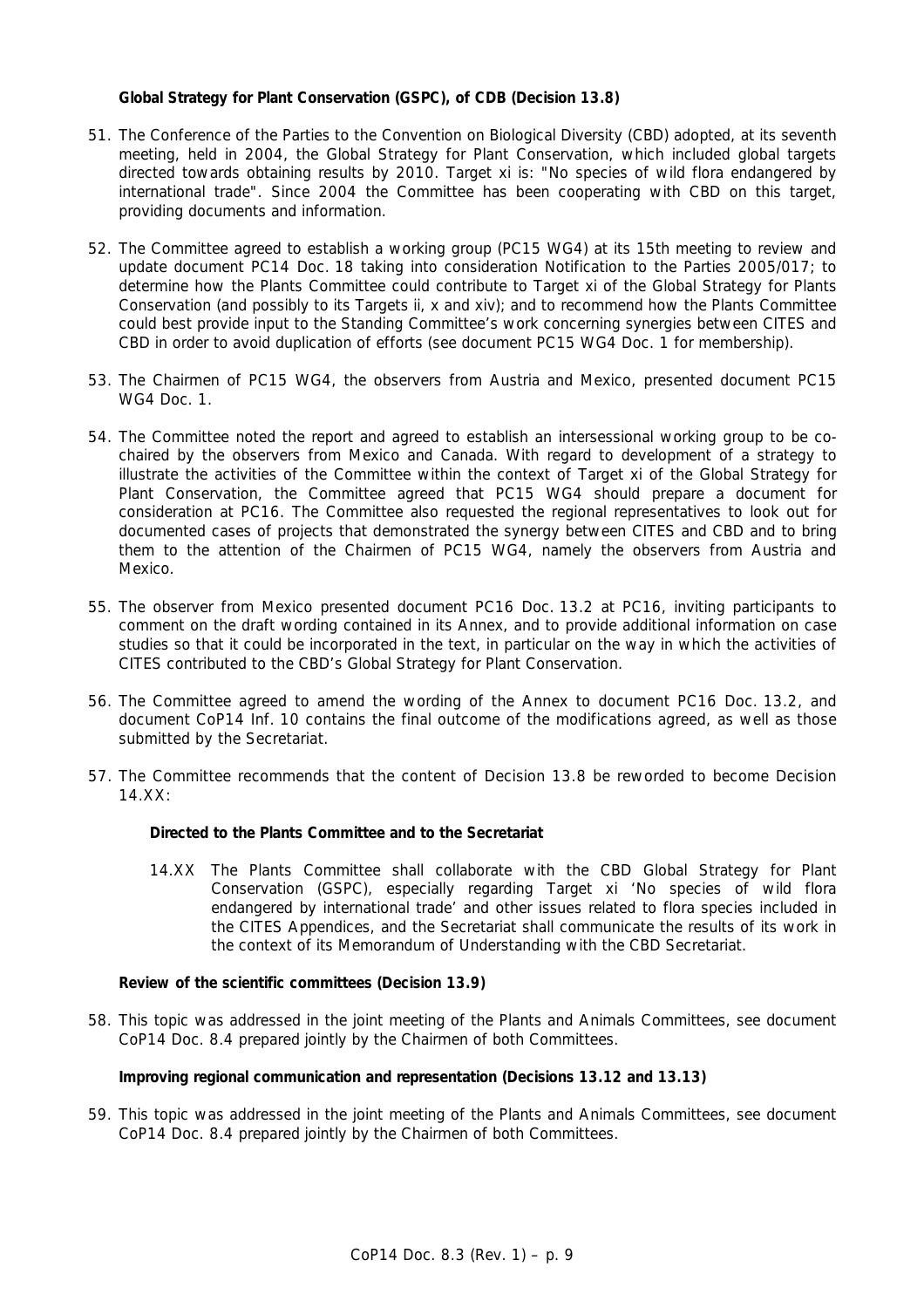# **Medicinal plants (Decisions 13.50, 13.51 and 13.52)**

- 60. At its 16th meeting the Committee reviewed the proposal for the annotations that had been agreed at the 15th meeting and discussed the proposals referring to *Hydrastis canadensis* and *Podophyllum hexandrum.*
- 61. The Plants Committee established a working group (PC16 WG3) on annotations for medicinal plants in Appendices II and III, chaired by the observer from Germany, to clarify the issues raised in document PC16 Doc. 17.1, which was noted.
- 62. On the basis of document PC16 WG3 Doc. 1, the Plants Committee agreed to the following:
	- a) to endorse the proposed changes to the annotations laid out in paragraphs 7 to 15 of document PC16 Doc. 17.1 and summarized in its Annex in tables 1 and 2, except:
		- i) to remove the term "pharmaceutical" from the proposed revision of  $#10$  in table 2;
		- ii) to annotate *Hydrastis canadensis* with "Designates underground parts (i.e. roots, rhizomes): whole, parts and powdered"; and
		- iii) to annotate *Podophyllum hexandrum* with #10 as described in recommendation a), above;
	- b) that, in accordance with Decision 13.52, the Scientific Authority of Germany should draft a single amendment proposal with respect to recommendations 1 a), b) and c), and 3; and
	- c) that a glossary of terms similar to Table 3 in the Annex to document PC16 Doc. 17.1 be included in the Interpretation of the Appendices after CoP14, a draft of which will be submitted in the amendment proposal.
- 63. Consequently, the Plants Committee requested the observer from Germany to draft, with editorial assistance of the intersessional Working Group established at PC15, a proposal to amend the annotations for medicinal plants on Appendices II and III, and to ask the Depositary Government to submit this proposal at CoP14 on behalf of the Plants Committee.
- 64. The Committee recommended that Decisions 13.51 and 13.52 be deleted.

# **Tree species (Decision 13.54)**

- 65. In the period between the 13th and 14th meetings of the Conference of the Parties, the Committee studied the advisability of drafting proposals to amend the Appendices on the basis of the document *Contribution to an Evaluation of Tree Species,* using the new CITES-listing criteria and the results of regional workshops on the sustainable management of timber species in 2005 and 2006.
- 66. At its 15th and 16th meetings the Plants Committee discussed various reports submitted by the Netherlands on *Cedrela odorata*, *Dalbergia retusa* and *Dalbergia stevensonii.*
- 67. The Netherlands and Brazil submitted for consideration by the CoP proposals to amend the Appendices relating to the taxa *Cedrela* spp., *Dalbergia retusa, Dabergia granadillo* and *Dalbergia stevensonii.*
- 68. During the discussions on the advisability of drafting proposals on timber species, concerns were expressed about the overall lack of population studies and appropriate management plans for many trees species, which complicated the making of non-detriment findings required for exporting Appendix-II listed species.
- 69. To facilitate the inclusion in CITES of economically valuable species such as timbers and allow range States the necessary time to develop scientifically-based non-detriment findings, it was suggested to promote the adoption of precautionary export quotas by range States as an initial measure to implement the relevant provisions of the Convention.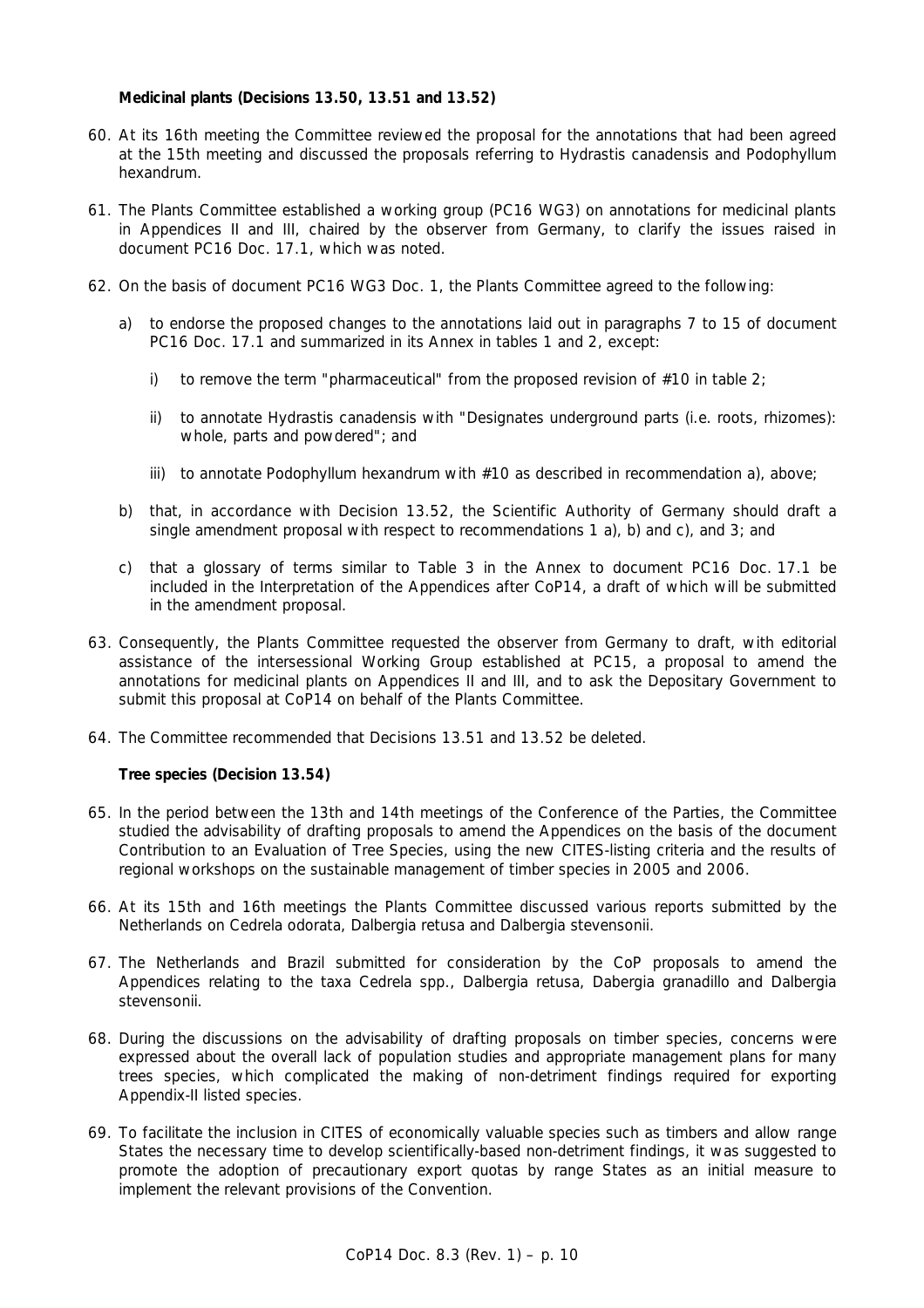- 70. The Plants Committee established a small working group composed of the PC representative of North America and the observers from Chile, Mexico and Peru to draft, in consultation with the Secretariat, a text encouraging range States to establish cautious voluntary export quotas for timber species if they have limited information on the conservation status of the species or the impact of exports.
- 71. The Plants Committee discussed the text drafted by this small working group and agreed to include in the present report of the Chairman the following proposal to amend Resolution Conf. 10.13 (Rev. CoP13) on Implementation of the Convention for timber species by adding the following paragraph under '*Regarding the establishment of export quotas for timber species'*:
	- k) whilst fully respecting the requirements of paragraphs 2 (a) and 3 of Article IV of the Convention, Parties exporting timber specimens from species listed in Appendix II consider establishing voluntary fixed national export quotas for such exports.
- 72. The Committee furthermore stressed the importance of proper making of non-detriment findings by the Scientific Authorities so as to guarantee that exports did not jeopardize the survival of the wild species, recognizing that this was a task of the utmost priority that needed to be effectively promoted. The investigation of the sustained yield or offtake for a given population is methodically complex given the taxonomical, ecological and geographical diversity of uses of Appendix-II taxa. Guidance is needed for Scientific Authorities to enable them to address this important task in a coherent, reliable and still cost-effective way. Consequently the Plants Committee agreed at its 16th meeting to recommend the adoption of the following decision at CoP14:

## *Directed to the Plants Committee*

- 14.XX The Plants Committee shall develop principles, criteria and indicators on the formulation of non-detriment findings for those taxa of high priority as timber species, *Prunus africana* and other medicinal plants.
- 73. The Committee recommends that the content of Decision 13.54 be maintained as Decision 14.XX:

## *Directed to the Plants Committee*

 14.XX The Plants Committee shall, during the period between the 13th and 14th meetings of the Conference of the Parties, consider the opportunity to develop proposals to amend the Appendices on the basis of the *Contribution to an Evaluation of Tree Species* using the new CITES-listing criteria, and the results of regional workshops on sustainable management of timber species in 2007 and 2008.

#### **Bigleaf mahogany (Decisions 13.55 and 13.56)**

74. See document CoP14 Doc. 64.

# *Harpagophytum* **spp. (Decision 13.60)**

- 75. The Committee has to decide what measures were necessary with regard to pending reports from importing countries of *Harpagophytum* spp. Once the few responses received had been analysed, participants did not consider it necessary for the Committee to continue addressing trade in this taxon as long as it was not included in the CITES Appendices. The observer from South Africa stated that the taxon was now protected through national legislation which facilitated the monitoring of exports, that regional collaboration between Botswana, Namibia and South Africa on *Harpagophytum* spp. management was ongoing, and that under the given circumstances, no matters remained to be addressed by the Plants Committee.
- 76. The Plants Committee decided that it had concluded the tasks assigned to it under Decision 13.60 and recommends that the Decision be deleted.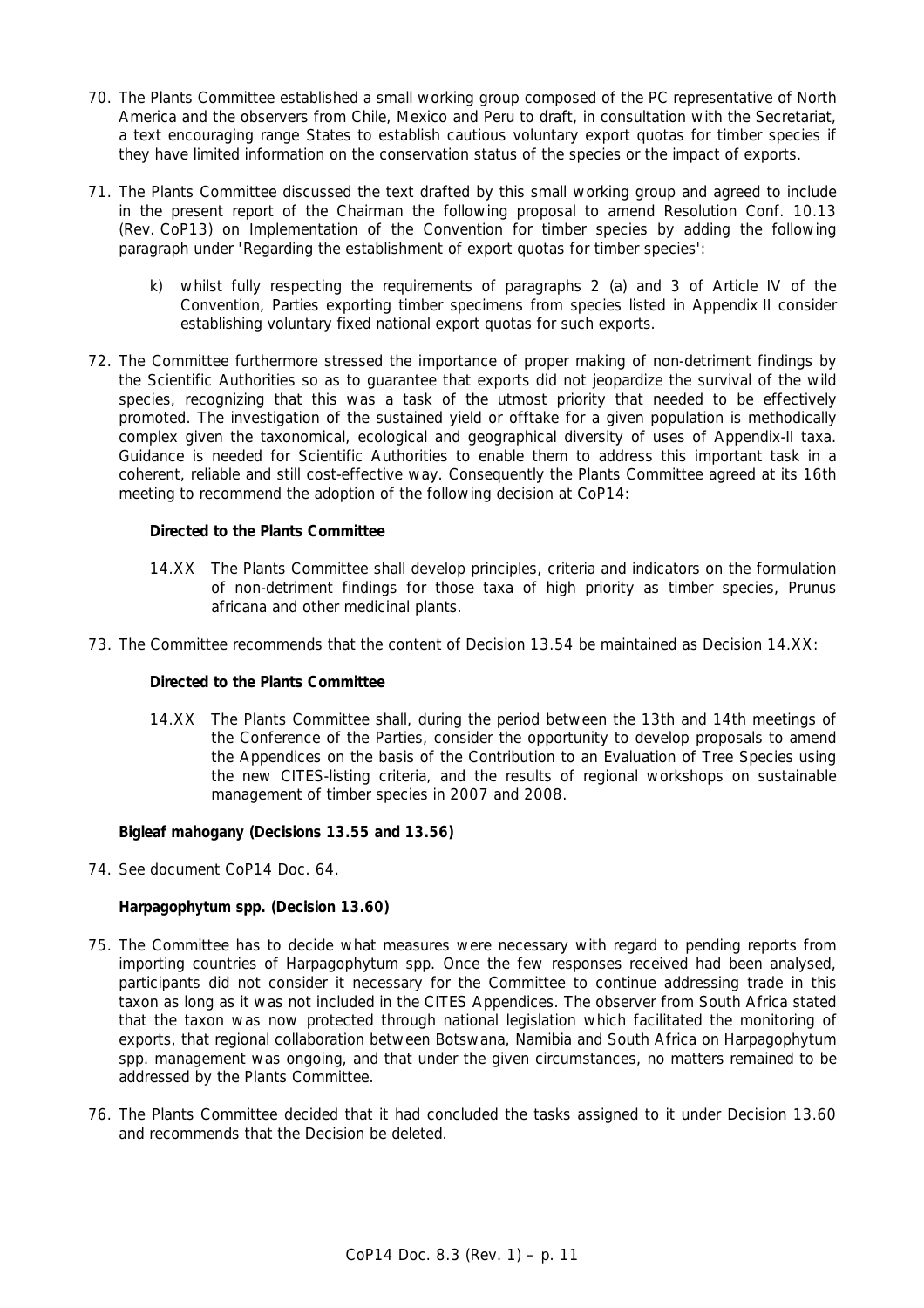# **Production systems for specimens of CITES-listed species (Decision 13.68)**

77. This topic was addressed in the joint meeting of the Plants and Animals Committees, see document CoP14 Doc. 8.4 prepared jointly by the Chairmen of both Committees.

# **Artificially propagated plants (Decision 13.72)**

- 78. The Plants Committee was tasked with monitoring the effects of the application of the revised definition of the term 'artificially propagated' contained in Resolution Conf. 11.11 (Rev. CoP13), relating to the production of specimens of Appendix-I species cultivated from wild-collected seeds and spores, and providing its conclusions at the 14th meeting of the Conference of the Parties.
- 79. The Secretariat introduced document PC16 Doc. 18. The observer from Chile elaborated on the country's response to Notification to the Parties No. 2005/045 on this matter, explaining that in the case of the production of *Araucaria araucana* from wild-collected seeds, the revised definition of 'artificially propagated' had not caused negative effects on the conservation of the species.
- 80. The Plants Committee noted document PC16 Doc. 18. In the context of the implementation of Decision 13.72, the Committee concluded that for the time being, the revised definition of 'Artificially propagated' had not adversely effected the conservation of Appendix-I species that had been subject to it.
- 81. It is recommended that Decision 13.72 be deleted.

#### **Annotation for Orchidaceae included in Appendix II (Decision 13.99)**

- 82. The Plants Committee was supposed to inform the Conference of the Parties at the present meeting of the application of the annotation for Orchidaceae spp. listed in Appendix II on the basis of the information received from the Parties (Decision 13.98). The required information was not received from the Parties, and in consequence it was not possible to produce a report. It is recommended that Decisions 13.98 and 13.99 be deleted.
- 83. At PC16, the PC representative of Asia (Mr Thitiprasert) introduced document PC16 Doc. 17.2 on behalf of the Management Authorities of Switzerland and Thailand.
- 84. The Plants Committee established a working group (PC16 WG4) on the implementation of annotations for Orchidaceae spp. in Appendix II.
- 85. The second recommendation of PC16 WG4, to extend the exemptions provided for in the annotations for Orchidaceae spp. listed in Appendix II to four additional genera from the New World was considered by the majority of participants to be premature. The Plants Committee took note of document PC16 Doc. 17.2.
- 86. On the basis of recommendation 1 in document PC16 WG4 Doc. 1, the Plants Committee adopted a revised wording for the annotations for Orchidaceae spp. included in Appendix II which the Depositary Government has submitted for consideration by the Conference of the Parties at the request of the Plants Committee. See proposal CoP14 Prop. 35.
- 87. With regard to recommendation 2 in document PC16 WG4 Doc. 1, the Committee decided that it was premature to extend the current annotation to other genera of Orchidaceae.
- 88. The Plants Committee agreed the following draft decisions on this issue for adoption at CoP14:

# *Directed to the Plants Committee*

 14.XX The Plants Committee shall monitor and assess possible conservation problems arising from the implementation of the annotation for Orchidaceae spp. included in Appendix II and shall report on the issue at the 15th meeting of the Conference of the Parties.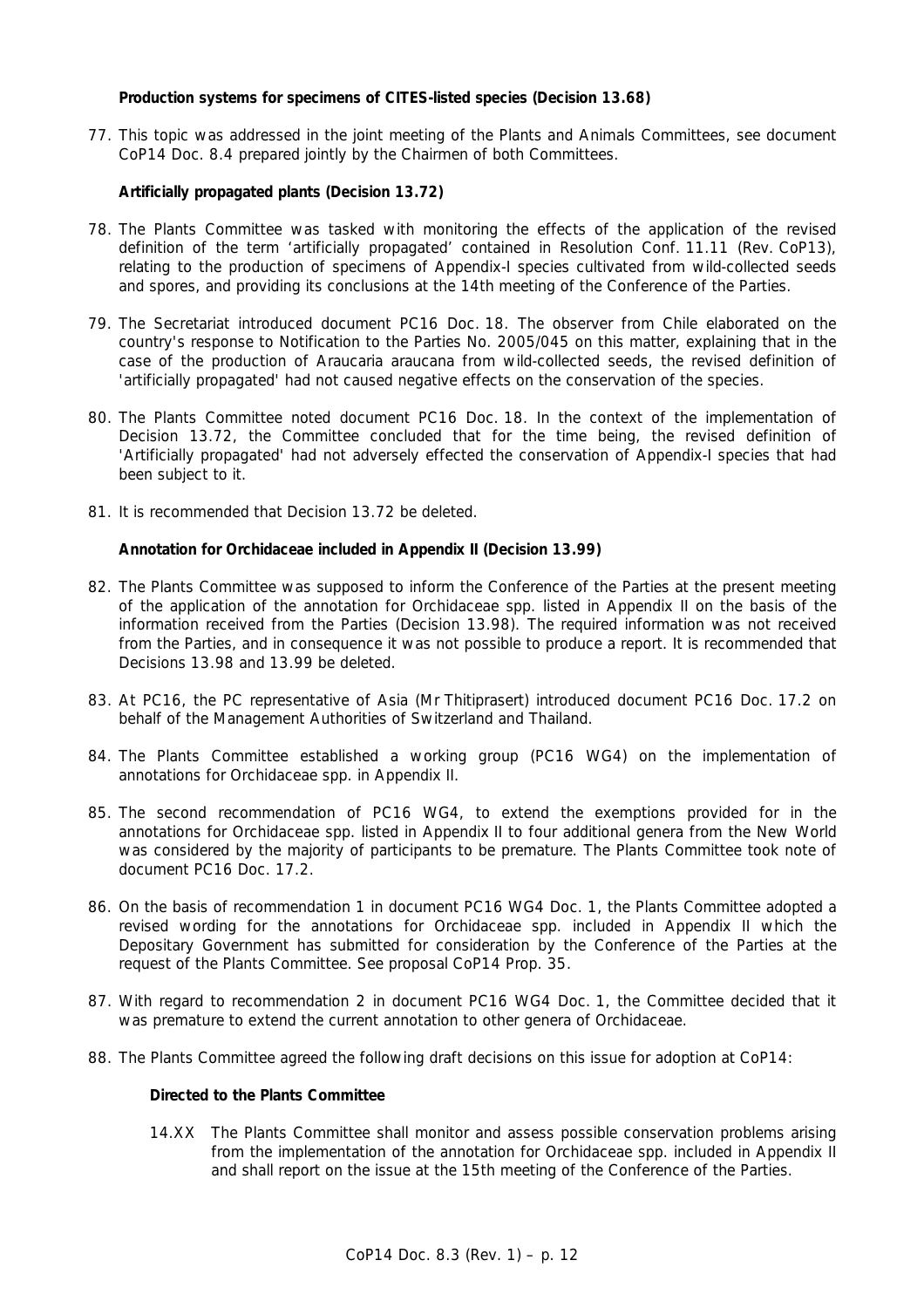# *Directed to the Parties and to Plants Committee*

 14.XX Countries of export and import should make recommendations and prepare identification material on further exemptions for artificially propagated hybrids of Orchidaceae spp. included in Appendix II, in particular for the genera *Miltonia*, *Odontoglossum* and *Oncidium*, taking into consideration the capacities of countries to implement and control such exemptions effectively. The results shall be sent to the Plants Committee, which shall evaluate them and adopt the appropriate measures.

# **Agarwood-producing taxa [Decision 13.65, paragraph d)]**

- 89. Decision 13.65, paragraph d) required input from the Plants Committee so the Secretariat could present information on the identification of Agarwood products in trade at a capacity-building workshop, as well as information that would assist in determining sustainable harvest levels and in making non-detriment findings. The regional representatives for Asia (Ms Irawati), Oceania (Mr Greg Leach) and the alternate for Asia (Mr Zul Mukshar bin Md. Shaari) participated in the workshop held in Kuala Lumpur, Malaysia, from 14 to 17 November.
- 90. The full report and recommendations from the workshop will be distributed by TRAFFIC Southeast Asia. However, in the final plenary session of the workshop, participants agreed to a number of actions that would be best progressed through a number of new decisions. The workshop participants requested that these draft decisions be submitted to the Conference of the Parties for approval through the Plants Committee Chairman's report.
- 91. There has been a substantial increase in the extent of agarwood plantations in a number of countries with a predicted significant increase in plantation-sourced agarwood entering trade in coming years. The agarwood workshop identified a number of definitional issues relating to artificial propagation, plantations, and non-timber forest products that needed further clarity.
- 92. It was also recognized that implementation of the agarwood listing would be facilitated by standardized units for reporting, identification materials of products in trade, an appropriate annotation that would exempt minor or highly processed products, further development of nondetriment finding methodology and improved information exchange.
- 93. There was recognition that a personal effect exemption could be developed but that further work was needed to establish the limits of such an exemption. The Gulf States have proposed a follow-up workshop to progress these issues.
- 94. It is proposed to amend the current definition of 'artificially propagated' for timber species as stated in Resolution Conf. 10.13 (CoP13) so as to read:
	- g) timber and non-timber products taken from trees grown in monospecific plantations be considered as being artificially propagated in accordance with the definition contained in Resolution Conf. 11.11 (Rev. CoP13);

#### Draft decisions

- a) *Directed to the Secretariat*
	- 14.XX The Secretariat shall assist in obtaining funding from Parties, intergovernmental and non-governmental organizations, exporters, importers and other stakeholders to support a workshop aimed at strengthening the capacity of Parties to implement agarwood-related Decisions before the 15th meeting of the Conference of the Parties.
- b) *Directed to Parties involved in agarwood trade and to the Secretariat*
	- 14.XX Parties involved in trade of agarwood should, in consultation with the Secretariat, provide funds and produce identification materials for all forms of traded products under CITES control.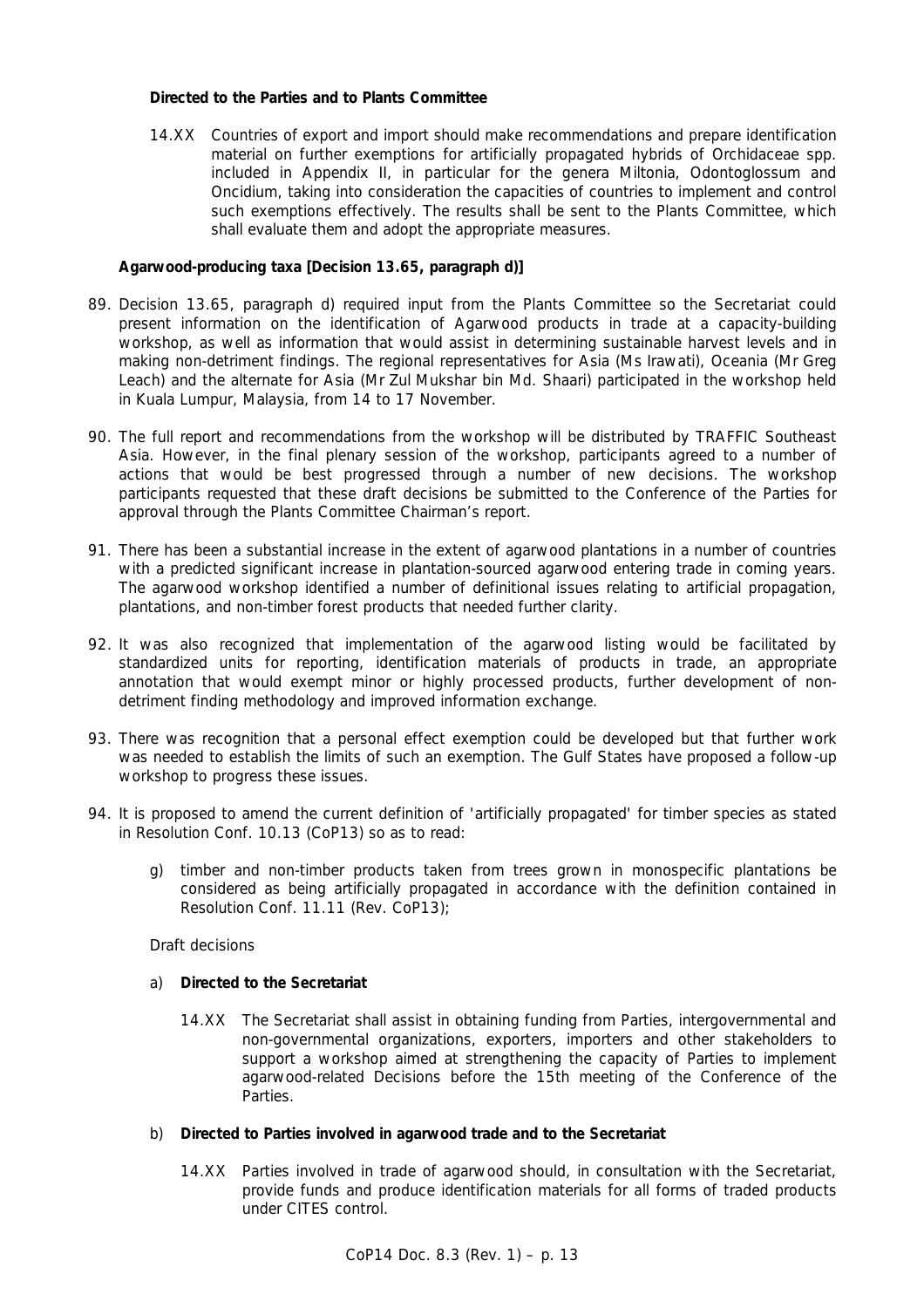- 14.XX Parties concerned should identify and agree on which agarwood products and quantities should be exempted from CITES controls. Once agreed, Parties concerned should agree which range State will prepare and submit a proposal for amendment of the current annotation for agarwood producing species to be considered at the 15th meeting of the Conference of the Parties.
- 14.XX Draft standardized units of reporting to be considered at the 15th meeting of the Conference of the Parties.
- 14.XX Parties involved in agarwood trade shall prepare a glossary with definitions that illustrate the content of the amended annotations, the terms used and their practical application during enforcement and border controls. The Secretariat should facilitate the preparation and production of these materials, and strategies for incorporating them in ongoing training material.

## c) *Directed to the Plants Committee and the Secretariat*

- 14.XX In consultation with relevant intergovernmental organizations such as FAO, the Plants Committee in consultation with the Secretariat should draft a definition of non-timber forest products to be considered at the 15th meeting of the Conference of the Parties.
- 14.XX On the basis of the work on non-detriment findings for agarwood-producing species, that has been developed by TRAFFIC Southeast Asia and the Secretariat, the Plants Committee, in consultation with range States and the Secretariat, shall develop principles, criteria and indicators on the formulation of non-detriment findings for agarwood-producing species.

# **d)** *Directed to Parties, the Secretariat and intergovernmental and non-governmental organizations*

 14.XX Parties, the CITES Secretariat and intergovernmental and non-governmental organizations shall seek ways to share information though the establishment of networks, organization of regional workshops, capacity-building programmes, the exchange of experiences and the identification of financial resources.

# **Transport of live specimens [directed to the Animals Committee (Decision 13.89)]**

95. This topic was addressed in the joint meeting of the Plants and Animals Committees, see document CoP14 Doc. 8.4 prepared jointly by the Chairmen of both Committees.

## **Master's course on Management, Access and Conservation of Species in Trade (Decisions 13.104 and 13.105)**

96. This topic was addressed in the joint meeting of the Plants and Animals Committees, see documents CoP14 Doc. 8.4, prepared jointly by the Chairmen of both Committees, and CoP14 Inf. 6.

# Standard procedure for the measurement of logs and sawn wood of timber species included in Appendices II and III

97. At PC16, the observer from Italy, introduced document PC16 Doc. 19.3, explaining the discrepancies that can exist when measuring timber volumes and weight at the time of export and import, mainly because of the influence of humidity and water loss. The Committee recommended that the practical recommendations in document PC16 Doc. 19.3 be refined and developed into practical guidelines that countries could take into consideration when inspecting small timber shipments.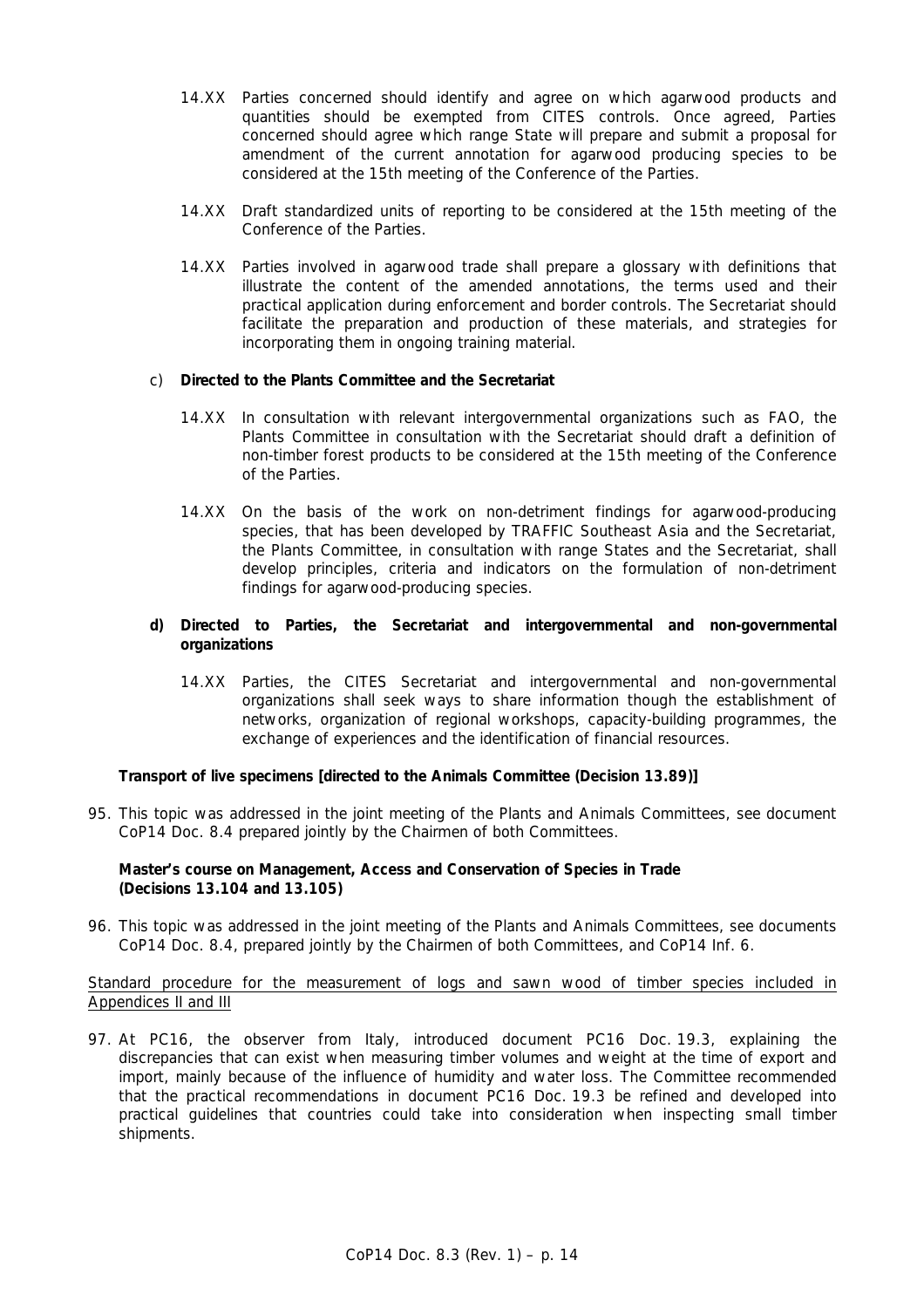### Implementation of the annotation for *Hoodia* spp.

98. The observer from South Africa confirmed that no regional agreement existed between Botswana, Namibia and South Africa on the production of *Hoodia* spp. Consequently, the proposed annotation was not operational and South Africa therefore issued CITES permits for all specimens of *Hoodia* spp. leaving the country. The Plants Committee requested the Secretariat to circulate a Notification to the Parties explaining that the exemption provided for in annotation #9 for certain labelled parts and derivatives of *Hoodia* spp. was currently not in application and that therefore, trade in all parts and derivatives of *Hoodia* spp. required the issuance of CITES documents.

## Plants Committee budget

99. For the triennium 2009-2011, the Plants Committee requires as a minimum the same support as in the previous three years.

## Acknowledgments

100. Finally I wish to express my most sincere gratitude to the members of the Plants Committee for their commitment, enthusiastic cooperation and the excellent work completed. I also wish to thank the Chairmen and members of the Animals Committee and the Standing Committee, the Co-Chairmen of the Nomenclature Committee, and the Chairmen and members of Working Groups for their support, cooperation and interest in the activities of the Plants Committee. I should like to extend my gratitude to the observers from the Parties, to the intergovernmental and nongovernmental organizations and to the CITES Secretariat, with a special mention for Mr Morgan, Ms Sosa Schmidt, Mr De Meulenaer, Ms Zentilli and Ms Campos for their extremely valuable contributions to the work of the Plants Committee. And lastly I wish to express my deepest thanks to the Scientific and Management Authorities of my country, Spain, and to the University of Córdoba, for their enormous help to me in fulfilling my functions as Chairman of the Plants Committee.

# COMMENTS FROM THE SECRETARIAT

A. The Secretariat recommends the adoption of all draft decisions by the Plants Committee as they are proposed in this report, except the draft decision proposed in paragraph 57. For this draft decision and, in view of the formal relationship that already exists between the CITES and CBD Secretariats, the Secretariat suggests the following amendment:

# *Directed to the Plants Committee and the Secretariat*

- 14.XX In the context of the implementation of its Memorandum of Understanding with the Secretariat of the Convention on Biological Diversity (CBD), the Secretariat, in conjunction with the Plants Committee, shall consult with the CBD on the Global Strategy for Plant Conservation (GSPC), in particular with respect to Target xi: "No species of wild flora endangered by international trade" and issues relating to other matters having to do with the plant species covered by CITES.
- B. The financial implications of adopting the recommendations of the Plants Committee have been taken into consideration in the budget proposed in document CoP14 Doc. 7.3 (Rev. 1).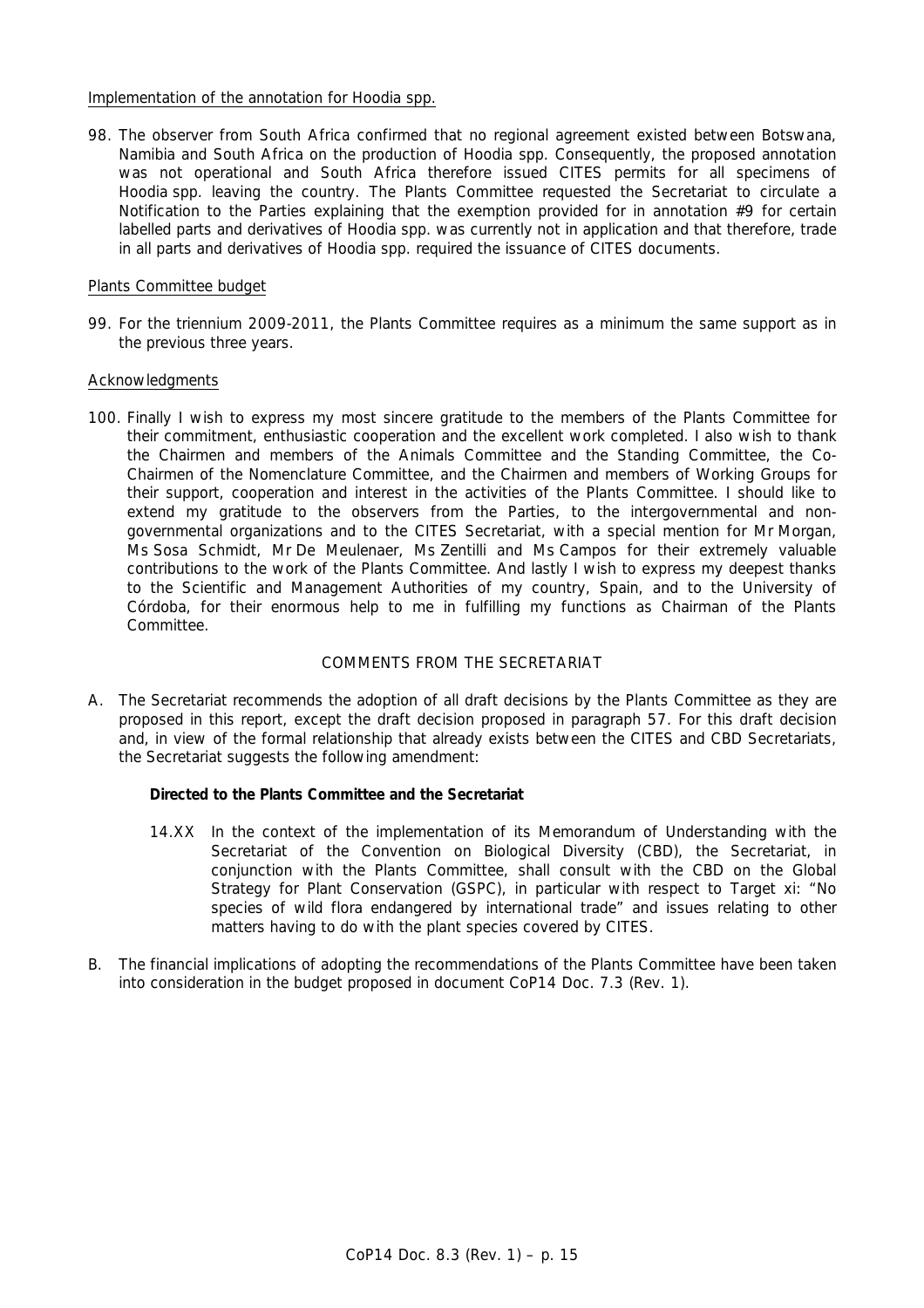# LIST OF DECISIONS PROPOSED FOR ADOPTION

Review of Significant Trade in specimens of Appendix-II species [Resolution Conf. 12.8 (Rev. CoP13)]

 *Directed to the range States of* **Cistanche deserticola; Dioscorea deltoidea; Nardostachys grandiflora, Picrorhiza kurrooa; Pterocarpus santalinus; Rauvolfia serpentina and Taxus wallichiana,** *to the regional representatives for Asia on the Plants Committee, and to the Secretariat:* 

- 14.XX a) Implementation of regionally coordinated actions to improve the management of and prevent illegal trade in the seven species, including *inter alia*: measures to combat illegal trade, regional capacity-building workshops and harmonization of regulations and legislation.
	- b) Submission of progress reports at the 17th and 18th meetings of the Plants Committee.

#### Global Strategy for Plant Conservation (GSPC), of CDB (Decision 13.8)

### *Directed to the Plants Committee and to the Secretariat*

 14.XX The Plants Committee shall collaborate with the CBD Global Strategy for Plant Conservation (GSPC), especially regarding Target xi 'No species of wild flora endangered by international trade' and other issues related to flora species included in the CITES Appendices, and the Secretariat shall communicate the results of its work in the context of its Memorandum of Understanding with the CBD Secretariat.

#### No-detriment findings for timber species and medicinal plants

#### *Directed to the Plants Committee*

 14.XX The Plants Committee shall develop principles, criteria and indicators on the formulation of non-detriment findings for those taxa of high priority as timber species, *Prunus africana* and other medicinal plants.

#### Tree species

#### *Directed to the Plants Committee*

 14.XX The Plants Committee shall, during the period between the 13th and 14th meetings of the Conference of the Parties, consider the opportunity to develop proposals to amend the Appendices on the basis of the *Contribution to an Evaluation of Tree Species* using the new CITES-listing criteria, and the results of regional workshops on sustainable management of timber species in 2007 and 2008.

#### Annotation for Orchidaceae included in Appendix II (Decision 13.99)

#### *Directed to the Plants Committee*

 14.XX The Plants Committee shall monitor and assess possible conservation problems arising from the implementation of the annotation for Orchidaceae spp. included in Appendix II and shall report on the issue at the 15th meeting of the Conference of the Parties.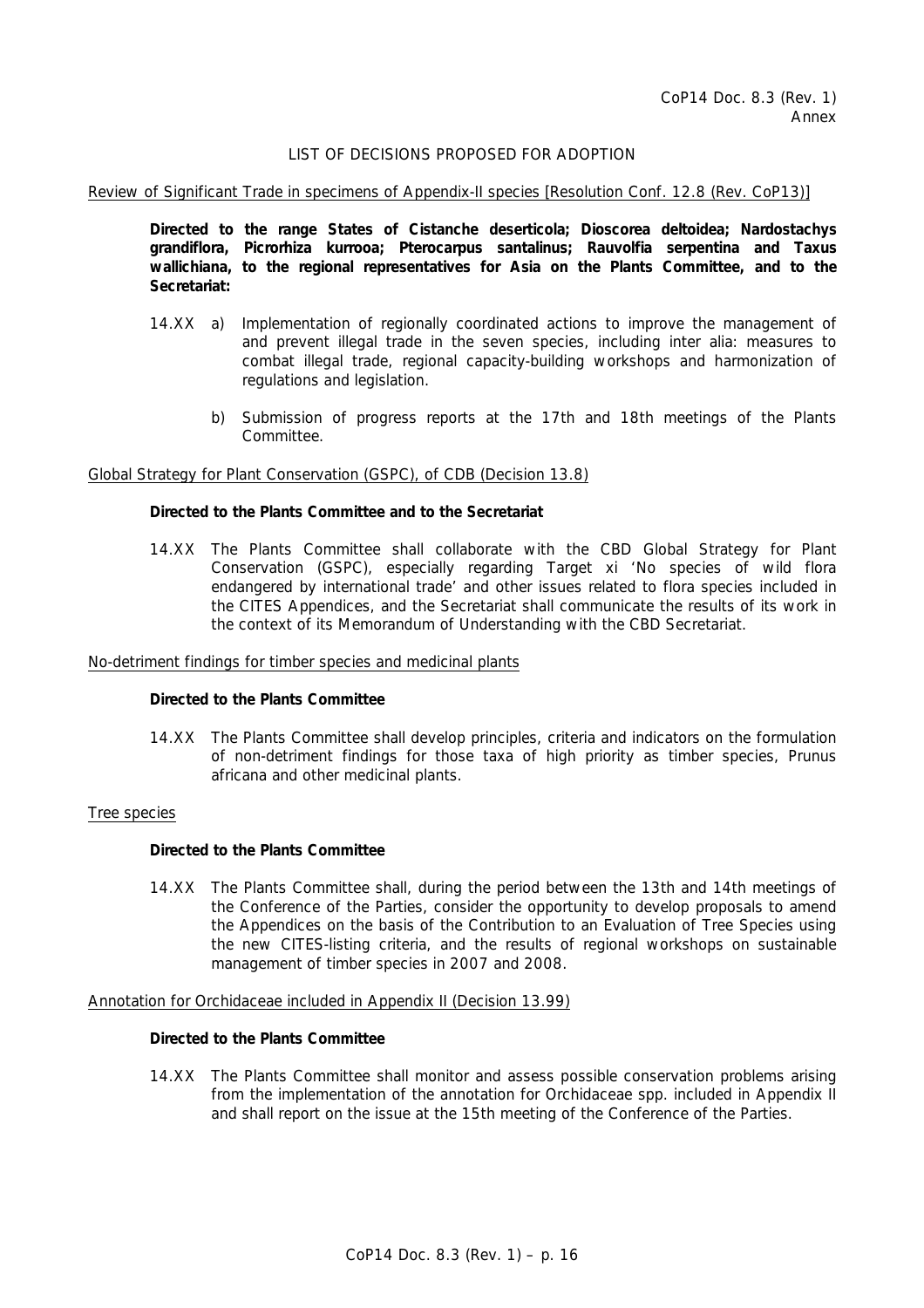# *Directed to the Parties and to Plants Committee*

 14.XX Countries of export and import should make recommendations and prepare identification material on further exemptions for artificially propagated hybrids of Orchidaceae spp. included in Appendix II, in particular for the genera *Miltonia*, *Odontoglossum* and *Oncidium*, taking into consideration the capacities of countries to implement and control such exemptions effectively. The results shall be sent to the Plants Committee, which shall evaluate them and adopt the appropriate measures.

## Agarwood-producing taxa [Decision 13.65, paragraph d)]

## a) *Directed to the Secretariat*

 14.XX The Secretariat shall assist in obtaining funding from Parties, intergovernmental and non-governmental organizations, exporters, importers and other stakeholders to support a workshop aimed at strengthening the capacity of Parties to implement agarwood-related Decisions before the 15th meeting of the Conference of the Parties.

#### b) *Directed to Parties involved in agarwood trade and to the Secretariat*

- 14.XX Parties involved in trade of agarwood should, in consultation with the Secretariat, provide funds and produce identification materials for all forms of traded products under CITES control.
- 14.XX Parties concerned should identify and agree on which agarwood products and quantities should be exempted from CITES controls. Once agreed, Parties concerned should agree which range State will prepare and submit a proposal for amendment of the current annotation for agarwood producing species to be considered at the 15th meeting of the Conference of the Parties.
- 14.XX Draft standardized units of reporting to be considered at the 15th meeting of the Conference of the Parties.
- 14.XX Parties involved in agarwood trade shall prepare a glossary with definitions that illustrate the content of the amended annotations, the terms used and their practical application during enforcement and border controls. The Secretariat should facilitate the preparation and production of these materials, and strategies for incorporating them in ongoing training material.

### c) *Directed to the Plants Committee and the Secretariat*

- 14.XX In consultation with relevant intergovernmental organizations such as FAO, the Plants Committee in consultation with the Secretariat should draft a definition of non-timber forest products to be considered at the 15th meeting of the Conference of the Parties.
- 14.XX On the basis of the work on non-detriment findings for agarwood-producing species, that has been developed by TRAFFIC Southeast Asia and the Secretariat, the Plants Committee, in consultation with range States and the Secretariat, shall develop principles, criteria and indicators on the formulation of non-detriment findings for agarwood-producing species.

# **d)** *Directed to Parties, the Secretariat and intergovernmental and non-governmental organizations*

 14.XX Parties, the CITES Secretariat and intergovernmental and non-governmental organizations shall seek ways to share information though the establishment of networks, organization of regional workshops, capacity-building programmes, the exchange of experiences and the identification of financial resources.